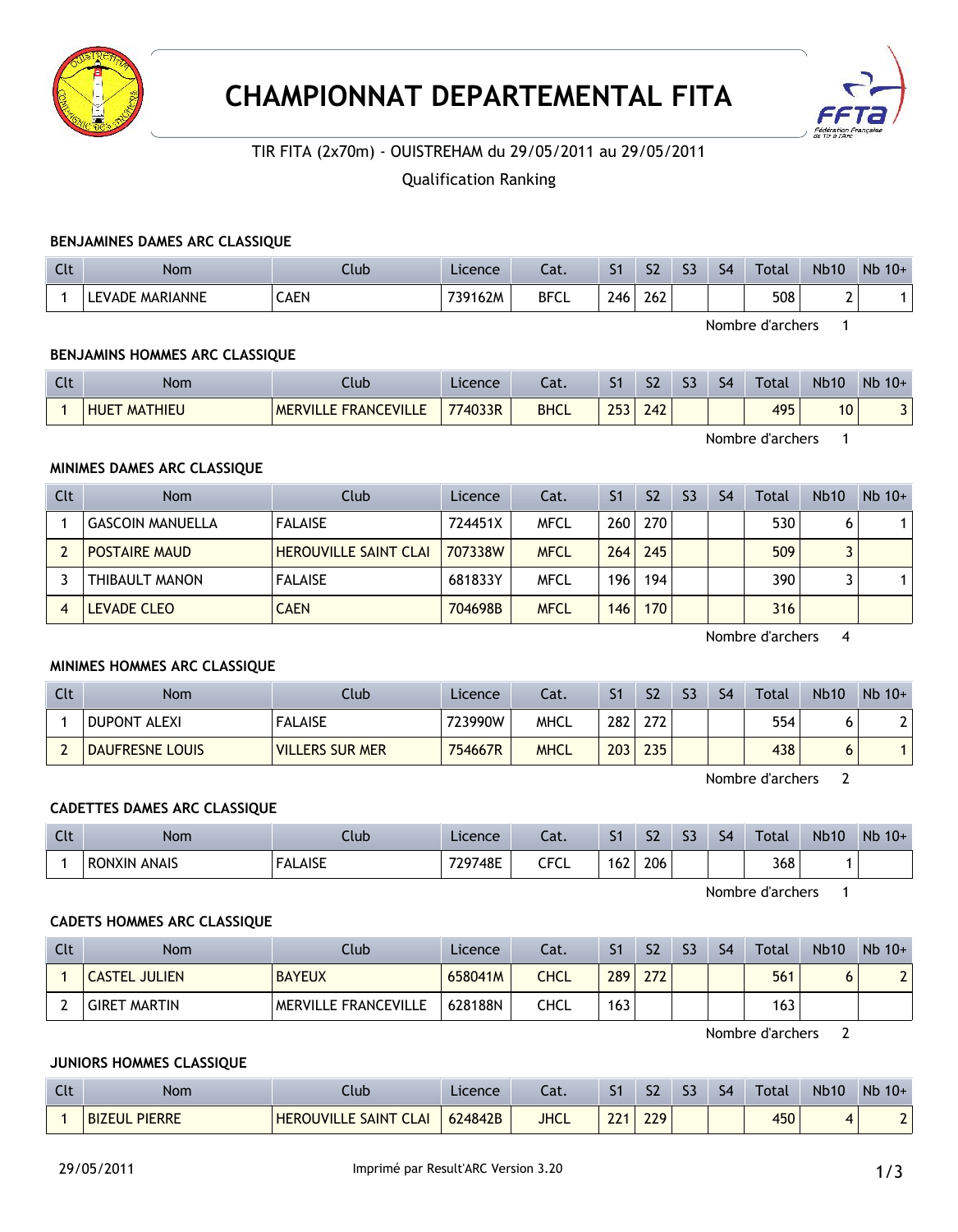### **SENIORS HOMMES ARC CLASSIQUE**

| Clt            | Nom                       | Club                         | Licence | Cat.        | S <sub>1</sub> | S <sub>2</sub> | S <sub>3</sub> | S <sub>4</sub> | Total | Nb10           | $Nb$ 10+       |
|----------------|---------------------------|------------------------------|---------|-------------|----------------|----------------|----------------|----------------|-------|----------------|----------------|
|                | <b>ANFRAY GILDAS</b>      | ST PIERRE SUR DIVES          | 717158V | <b>SHCL</b> | 276            | 283            |                |                | 559   | 4              | 1 <sup>1</sup> |
| $\overline{2}$ | <b>TRET OLIVIER</b>       | <b>CAEN</b>                  | 718466S | <b>SHCL</b> | 275            | 277            |                |                | 552   | 11             | 2              |
| 3.             | PHILIPPE BASTIEN          | <b>HEROUVILLE SAINT CLAI</b> | 760549J | <b>SHCL</b> | 268            | 250            |                |                | 518   | 4              | 2 <sup>1</sup> |
| 4              | <b>LEVADE PHILIPPE</b>    | <b>CAEN</b>                  | 704702F | <b>SHCL</b> | 260            | 253            |                |                | 513   | 8              | 3 <sup>1</sup> |
| 5.             | <b>BECMONT MATHIEU</b>    | <b>HEROUVILLE SAINT CLAI</b> | 388191X | <b>SHCL</b> | 251            | 242            |                |                | 493   | 3              | 1 <sup>1</sup> |
| 6              | <b>LAURENT ERIC</b>       | <b>BAYEUX</b>                | 703826D | <b>SHCL</b> | 251            | 236            |                |                | 487   | $\overline{4}$ | 2 <sup>1</sup> |
| 7              | <b>MARCHAND XAVIER</b>    | <b>OUISTREHAM</b>            | 453813A | <b>SHCL</b> | 247            | 236            |                |                | 483   | 6              | 2 <sup>1</sup> |
| 8              | <b>DELIQUAIRE OLIVIER</b> | <b>VILLERS SUR MER</b>       | 325021J | <b>SHCL</b> | 216            | 250            |                |                | 466   | $\overline{2}$ |                |
| 9              | EUDIER HERVE              | <b>HEROUVILLE SAINT CLAI</b> | 758416R | <b>SHCL</b> | 241            | 202            |                |                | 443   | 3              | 1 <sup>1</sup> |
| 10             | <b>ZALUSKI CHRISTOPHE</b> | <b>COURSEULLES SUR MER</b>   | 781058B | <b>SHCL</b> | 186            | 206            |                |                | 392   | $\mathbf{1}$   |                |
| 11             | <b>AUBERT REGIS</b>       | <b>CAEN</b>                  | 685896P | <b>SHCL</b> | 177            | 194            |                |                | 371   | 1              |                |

Nombre d'archers 11

# **VETERANS HOMMES ARC CLASSIQUE**

| Clt | <b>Nom</b>              | Club                         | Licence | Cat.        | S <sub>1</sub> | S <sub>2</sub> | S <sub>3</sub> | S <sub>4</sub> | <b>Total</b> | <b>Nb10</b> | $Nb$ 10+ |
|-----|-------------------------|------------------------------|---------|-------------|----------------|----------------|----------------|----------------|--------------|-------------|----------|
|     | <b>CHATELIN DIDIER</b>  | <b>HEROUVILLE SAINT CLAI</b> | 421342F | <b>VHCL</b> | 2751           | 277            |                |                | 552          |             |          |
|     | <b>DURAND PHILIPPE</b>  | <b>CAEN</b>                  | 466148H | <b>VHCL</b> | 259            | 255            |                |                | 514          | 4           |          |
|     | <b>VALLEE JEAN PAUL</b> | <b>CAEN</b>                  | 275539Z | <b>VHCL</b> | 254            | 247            |                |                | 501          |             |          |
|     | <b>GIRET HERVE</b>      | <b>MERVILLE FRANCEVILLE</b>  | 670982D | VHCL        | 249            | 251            |                |                | 500          | 4           |          |

Nombre d'archers 4

## **SUPER VETERANS HOMMES ARC CLASSIQUE**

| Clt | <b>Nom</b>               | Club                       | Licence | Cat.         |     | S <sub>2</sub> | S <sub>3</sub> | S <sub>4</sub> | Total | <b>Nb10</b> | $Nb 10+$ |
|-----|--------------------------|----------------------------|---------|--------------|-----|----------------|----------------|----------------|-------|-------------|----------|
|     | <b>BOUGENEAUX ALAIN</b>  | <b>BAYEUX</b>              | 073031G | <b>SVHCL</b> | 240 | 248            |                |                | 488   |             |          |
|     | <b>GUILLEMIN JACQUES</b> | <b>COURSEULLES SUR MER</b> | 630628R | <b>SVHCL</b> | 244 | 220            |                |                | 464   | 4           | ີ່       |

Nombre d'archers 2

#### **SENIORS HOMMES ARC A POULIES**

| Clt | <b>Nom</b>              | Club                         | Licence | Cat.        | S <sub>1</sub> | S <sub>2</sub> | S <sub>3</sub> | S <sub>4</sub> | Total | <b>Nb10</b> | $Nb$ 10+       |
|-----|-------------------------|------------------------------|---------|-------------|----------------|----------------|----------------|----------------|-------|-------------|----------------|
|     | <b>POULINGUE OLVIER</b> | ST PIERRE SUR DIVES          | 672124V | <b>SHCO</b> | 316            | 323            |                |                | 639   | 21          | 7 <sup>1</sup> |
|     | <b>DARCILLON DENIS</b>  | <b>FONTENAY LE MARMION</b>   | 771395Y | <b>SHCO</b> | 309            | 320            |                |                | 629   | 24          | 7              |
|     | <b>JOURDAN DANIEL</b>   | <b>CAEN</b>                  | 454789L | <b>SHCO</b> | 316            | 306            |                |                | 622   | 18          | 54             |
| 4   | <b>DUPONT OLIVIER</b>   | <b>FALAISE</b>               | 723986S | <b>SHCO</b> | 302            | 317            |                |                | 619   | 18          | 4              |
| 5   | <b>BRUNET JEROME</b>    | <b>HEROUVILLE SAINT CLAI</b> | 747882R | <b>SHCO</b> | 288            | 304            |                |                | 592   | 13          | 3 <sup>1</sup> |
| 6   | RONXIN LAURENT          | <b>FALAISE</b>               | 742881E | <b>SHCO</b> | 285            | 297            |                |                | 582   | 11          | 4              |

Nombre d'archers 6

## **VETERANS HOMMES ARC A POULIES**

| Clt | <b>Nom</b> | Club <sup>1</sup> | Licence | Cat. |  |  | . S1 S2 S3 S4 Total | Nb10 Nb 10+ |
|-----|------------|-------------------|---------|------|--|--|---------------------|-------------|
|     |            |                   |         |      |  |  |                     |             |